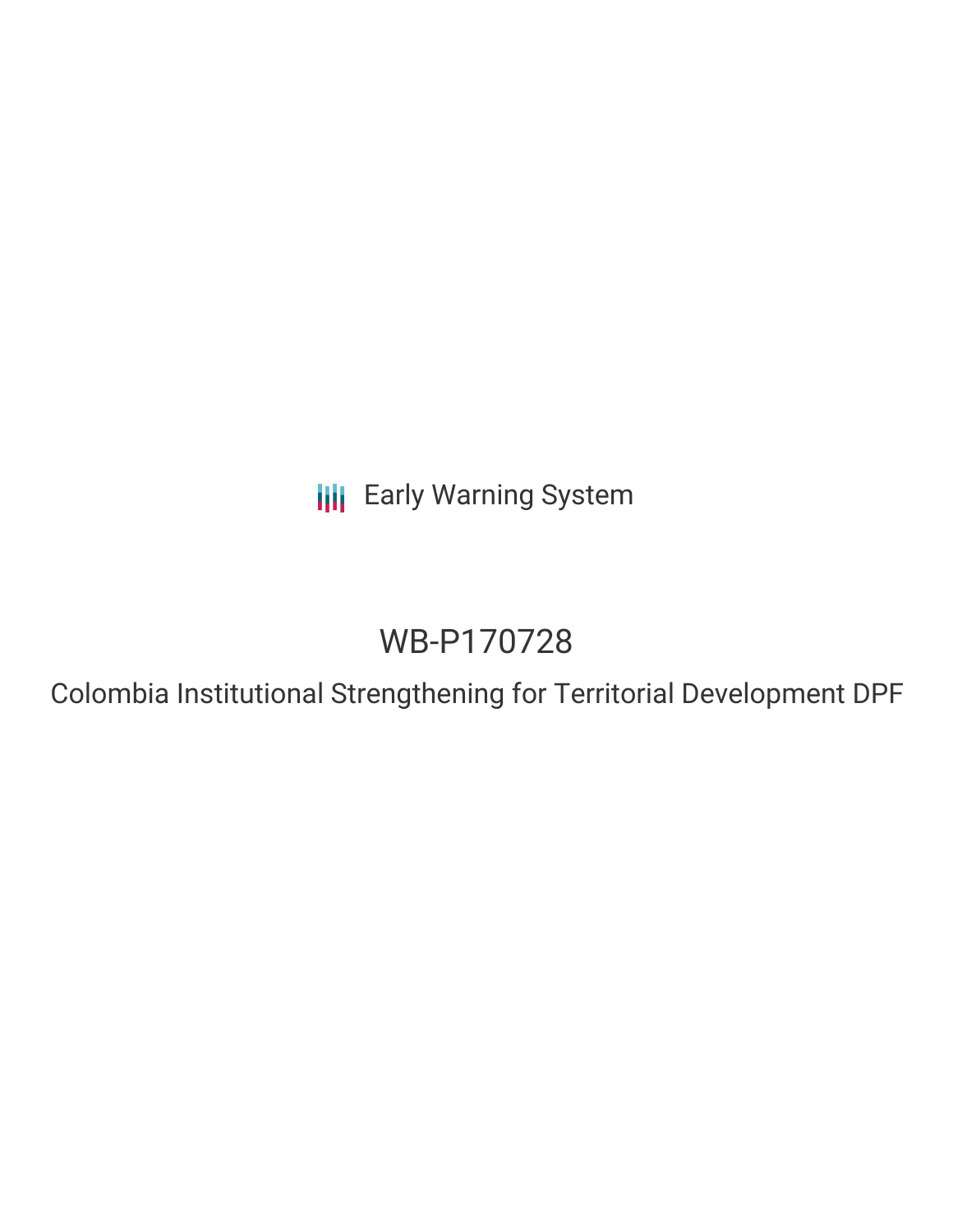

# Early Warning System Colombia Institutional Strengthening for Territorial Development DPF

#### **Quick Facts**

| <b>Countries</b>               | Colombia               |
|--------------------------------|------------------------|
| <b>Financial Institutions</b>  | World Bank (WB)        |
| <b>Status</b>                  | Proposed               |
| <b>Bank Risk Rating</b>        | U                      |
| <b>Voting Date</b>             | 2020-01-16             |
| <b>Borrower</b>                | Government of Colombia |
| <b>Sectors</b>                 | Law and Government     |
| <b>Investment Amount (USD)</b> | \$400.00 million       |
| <b>Project Cost (USD)</b>      | \$400.00 million       |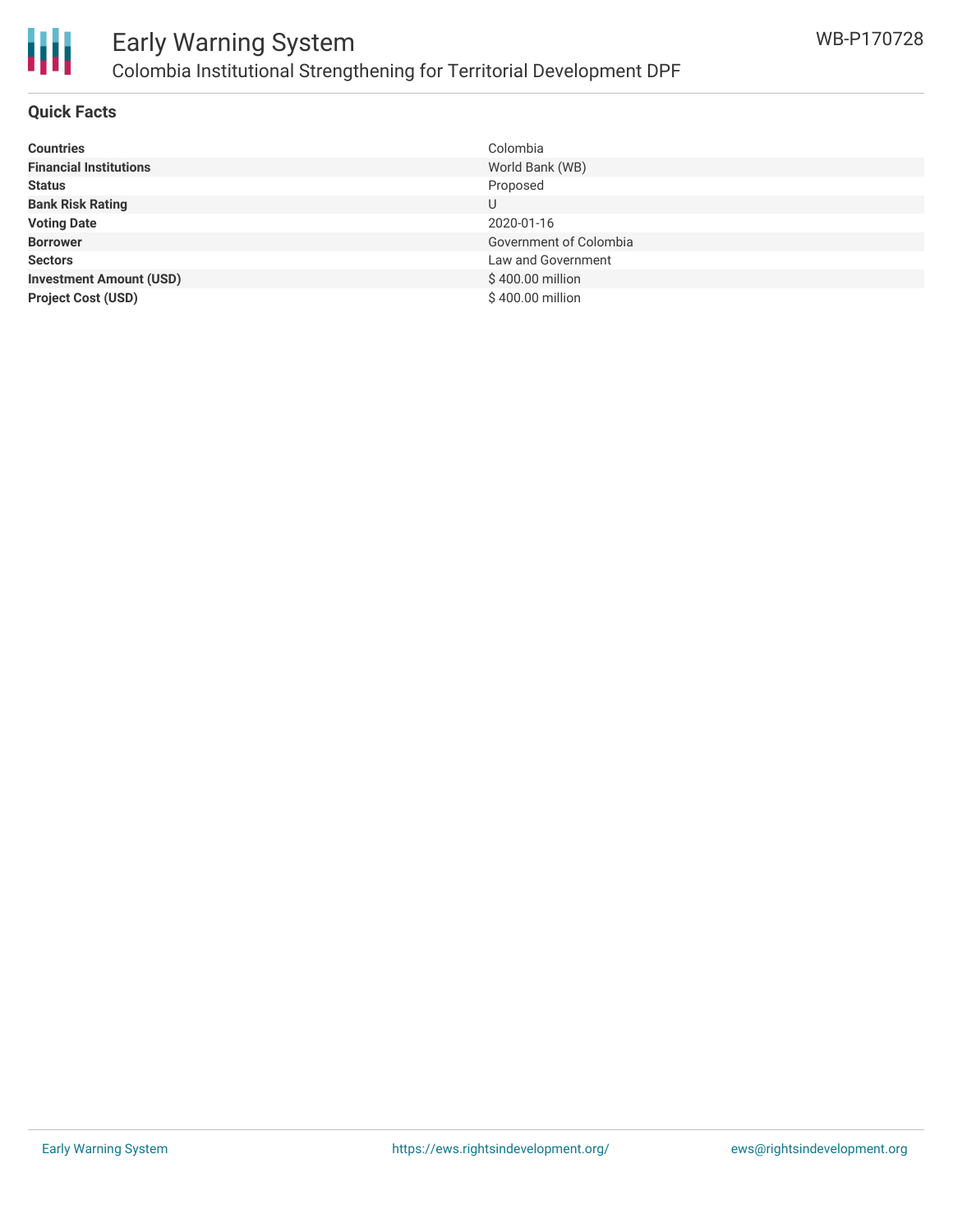

### **Project Description**

The objective of this operation is to support policies to strengthen the institutional frameworks for coordination, planning and resource allocation, and capacity building that promote strategic investments at the regional level, as well as to foster efficient rural and urban land markets to leverage regional development.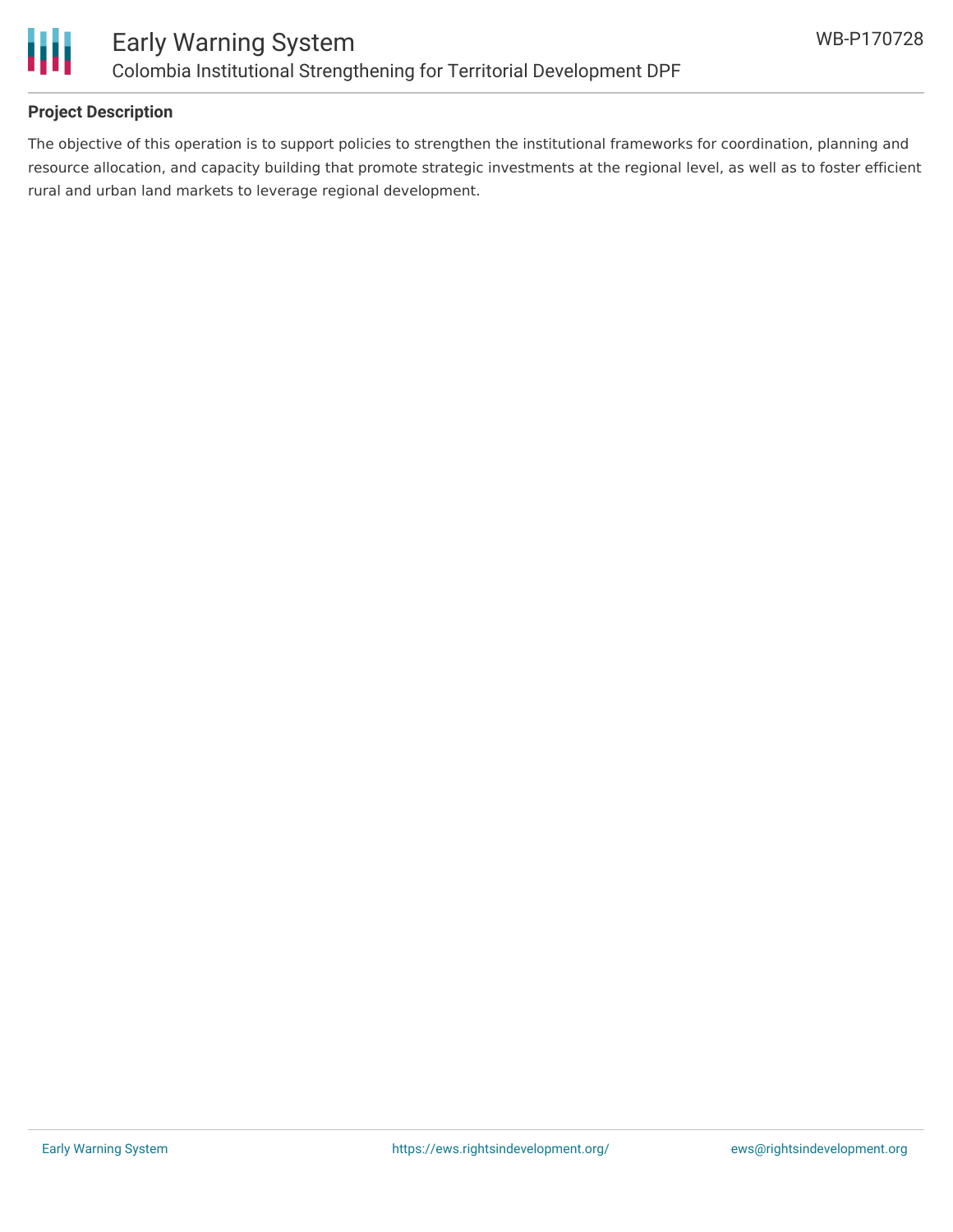

# Early Warning System Colombia Institutional Strengthening for Territorial Development DPF

### **Investment Description**

World Bank (WB)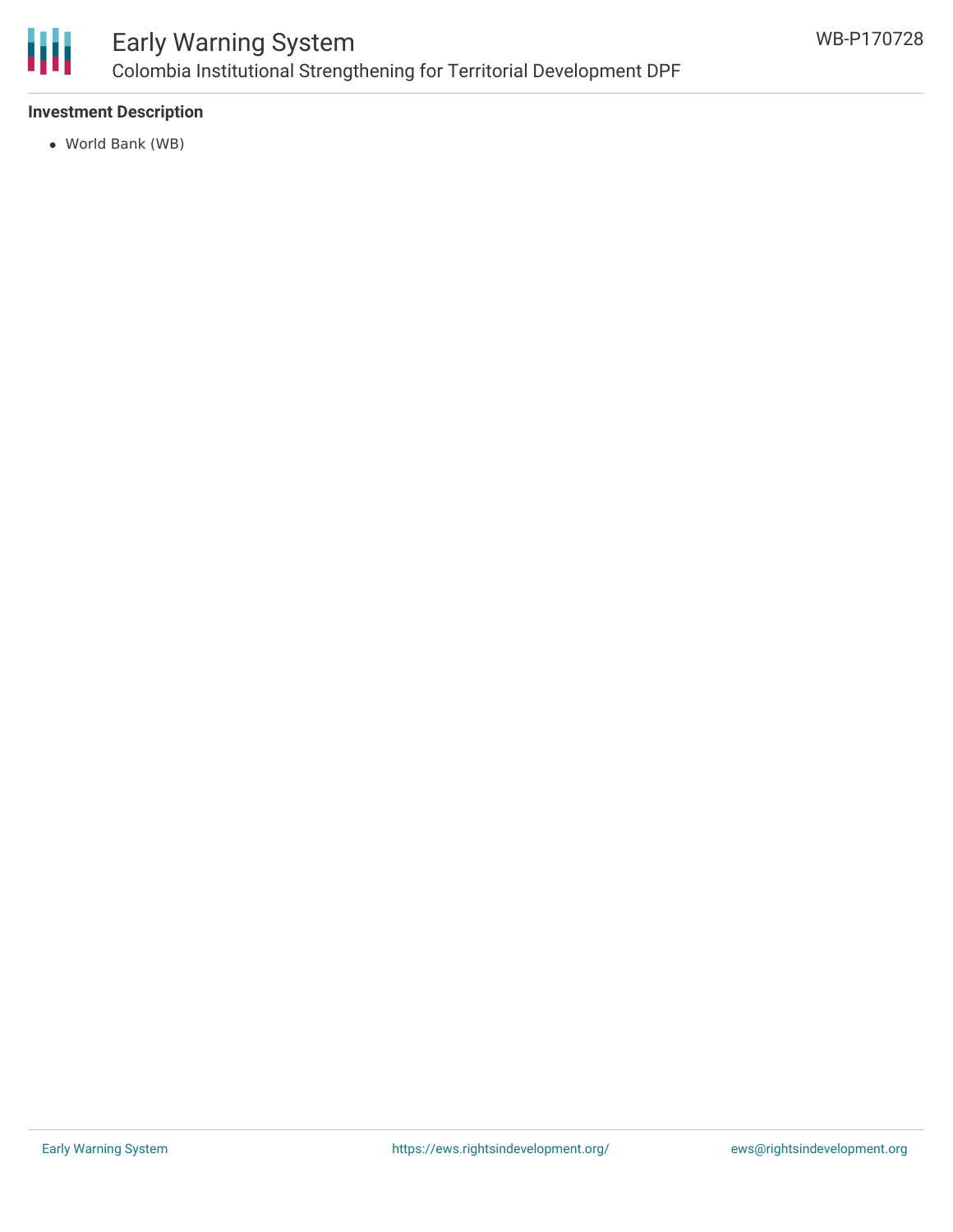

#### **Contact Information**

ACCOUNTABILITY MECHANISM OF WORLD BANK

The World Bank Inspection Panel is the independent complaint mechanism and fact-finding body for people who believe they are likely to be, or have been, adversely affected by a World Bank-financed project. If you submit a complaint to the Inspection Panel, they may investigate to assess whether the World Bank is following its own policies and procedures for preventing harm to people or the environment. You can contact the Inspection Panel or submit a complaint by emailing ipanel@worldbank.org. You can learn more about the Inspection Panel and how to file a complaint at: http://ewebapps.worldbank.org/apps/ip/Pages/Home.aspx.